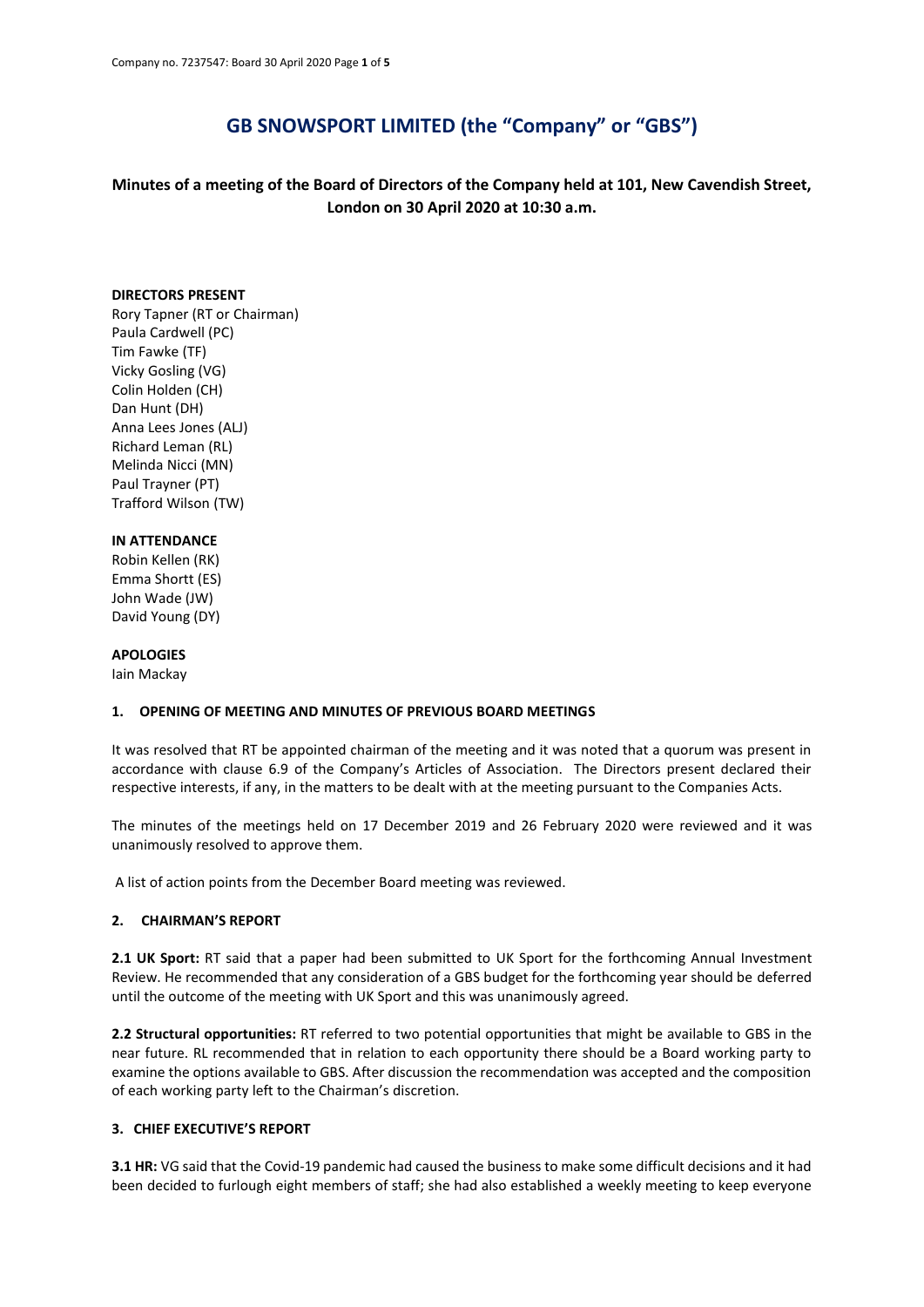apprised of events. In response to questions from RT, ES said that all the furloughed staff had received a letter detailing the implications of being on furlough and VG said that she was comfortable that the Company could carry on for the interim with a reduced staff although the test would be when athletes could return to work in the mountains.

VG said that following advice from the Chief Medical Officer an early decision had been taken to withdraw athletes from competitions and get them home before the end of a very successful season. DH added that thereafter athletes had been given training equipment and access to strength and conditioning coaches with the expectation that they should all return to competition fitter and better; he was also looking at how athletes could maximise use of snow domes. In response to a question from the Chair, DH said that he believed that the athletes mental health was good but this was being checked regularly.

RT asked that VG send the staff the Board's thanks to all the staff for their work towards helping the athletes to such a good season.

**3.2 PR and Communications:** Since Covid-19 the monthly GBS newsletter had been adapted into a weekly format with both news and athlete content. There have been active discussions with all forms of media for opportunities to showcase our athletes and assist editors in providing proactive pieces about snowsport. A recent appointment was a social media co-ordinator who had grown the Company's social platforms with, inter alia, quizzes, athletes' work out videos and colouring competitions.

**3.3 Sponsorship and Partners:** VG said that she was still seeking new sponsors although Covid-19 was making it more difficult. Covid-19 had also caused existing partners to seek to use GBS's growing social media presence to share their information.

**3.4 Mental Health Charter:** in March GBS had signed up, along with other leading sports organisations in the United Kingdom, for the best practice guidelines set by the Mental Health Charter for Sport and Recreation and Mind, the mental health charity. GBS has also produced a video where its athletes talk about mental health and they will also be doing a number of press interviews to promote the campaign.

ES left the meeting.

# **4. FINANCE**

**4.1 Reporting:** the management information to 30 April 2020 was reviewed. DY said that the year-end cash figure was £468,000 and he was actively managing the cash position until the next grant award was received from UK Sport in July. The early termination of the season had contributed to a saving on delivery costs; a claim had been submitted to HMRC for Research and Development tax credits for the financial years ending in April 2018 and 2019 which should contribute a net £87,000; he would submit a claim for the current tax year in the near future. In response to a question from RT, VG said that she believed the cash position was satisfactory until October on the basis of the business running in its current state. RT asked if GBS had received any recent payment from the International Ski Federation (FIS); DY said FIS payments were usually received in October/November and were circa £100,000.

The Company had undergone a VAT inspection by HMRC in January. Since 2014 GBS had been following advice from its auditors and reclaiming all input tax. HMRC had taken a different view of the Company's business activities and believed that VAT should be apportioned. DY said that the auditors were discussing the issue with HMRC; if HMRC's interpretation proves to be correct GBS may have to repay circa £75,000 and he had included an appropriate accrual in the accounts.

**4.2 Budget for year to 30 April 2021:** DY said that a number of budgets had been prepared but with the uncertainty concerning funding from UK Sport he was in agreement with the decision made in 2.1 above.

**4.3 Audit for year to 30 April 2020:** DY said a timetable had been agreed with the auditors and he expected the accounts to be available for review by the Board in July. He did not expect the auditors to raise any formal objections to the change of accounting policy whereby UK Sport grants are recorded as income in the month in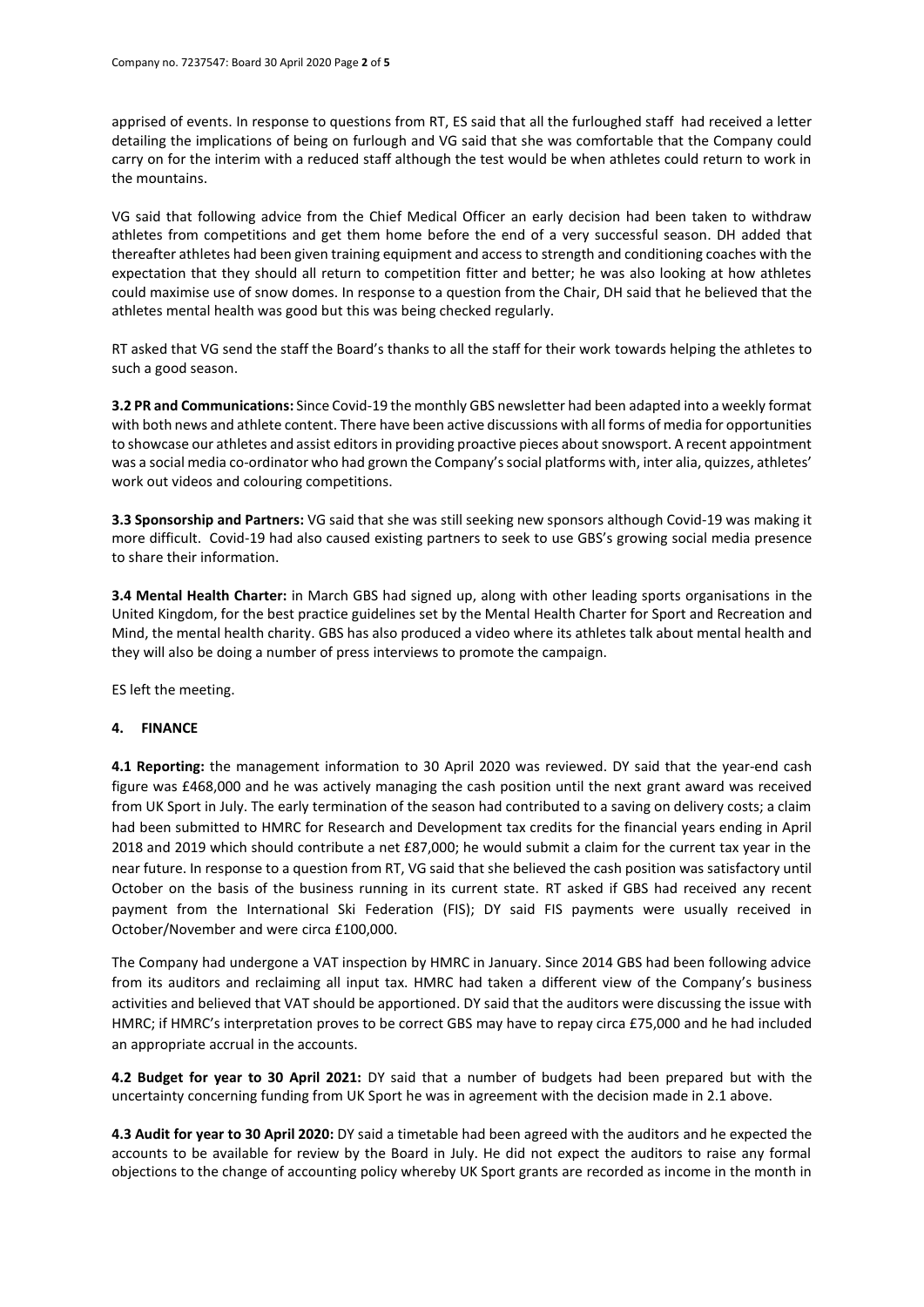which they are received. At a recent Audit and Risk Committee meeting there had been a discussion about changing the financial year end from April to September; this would be consistent with UK Sport's funding cycles and allow budgets to be prepared knowing the grant income. The auditors had been asked for their advice. RT said that a change of year end appeared sensible and asked DY to bring a change of year end recommendation to the Board which would itemise the things that would need to be either undertaken or amended if the Board were to agree to the change.

**4.4 Reserves Policy**: PC said that she had reviewed a reserves policy that had been established in 2013 but it was clear that the policy had not been implemented, probably because it would curtail delivery of programmes. She recommended that the policy be abandoned and this was unanimously agreed.

PC said that if the business were able to operate to a set budget and known income levels then cash reserves were not necessarily required, albeit desirable, and would need to be built up from sponsorship and benefaction. There was a general discussion and it was acknowledged that the business should work towards having an appropriate reserves policy and the Finance team was asked to prepare a draft for the Board to consider at the same time as the budget to April 2021.

**4.5 Risk registe**r**:** PC said that additional risks relating to Covid-19 and the continuing supply of athletes through the pathways system had been added to the register and she would be discussing them with VG and DH to seek a view from the executive management. In response to a question from ALJ about the pathway implementation group, DH said that the pathway programme would be thoroughly reviewed on the Head of Talent's return to the business and until that time PT, the Head Coach and others were continuing his work.

RT commented that the safeguarding action plan which had been circulated to the Board covered similar areas to the risk register and asked that in future it be reviewed by the Board at the same time as the risk register.

Sophie Morrison (SM) joined the meeting

# **5. PERFORMANCE DIRECTOR'S REPORT**

**5.1 Season review:** In amplification of his report DH outlined the various successes of what had been the best ever season for GBS, albeit that it had been curtailed early because of Covid-19, together with an indication of what was needed to continue progress in the next season. The para athletes had won 21 medals in the season and the para snowboard results had been the best ever. GBS had been very effective in withdrawing athletes from competition at the start of the Covid-19 pandemic and subsequently ensuring they had equipment and access to coaches throughout the lockdown (see item 3.1); the next challenge was to get them back to regions that were being unlocked. The research and innovation team had been stood down for three months.

**5.2 Olympic Qualification Standards:** SM said that the Company's Olympic Qualification Standards had been increased since the last Olympics with the aim of taking a larger and better performing team to Beijing. The standards had been agreed with the relevant discipline committees although some issues were still outstanding; the para committees had also agreed with the standards. The expectation was that some athletes would have multi medal opportunities. If the Board approved the Qualification Standards the next step would be to draft a selection policy.

DH added that it was pleasing that despite the standards for qualification having been enhanced there were more athletes that met the standards.

PT and CH said that their discipline committees were happy with the standards and the approach taken to them.

After discussion the Qualification Standards were approved.

# **6. HOME NATIONS**

**6.1 England**: TF outlined Snowsport England's response to Covid-19 which included cancelling all events, course and physical events until the end of May, with the expectation that events planned for June and July would also have to be cancelled, furloughing staff and salary cuts. He also gave an update on pathway development.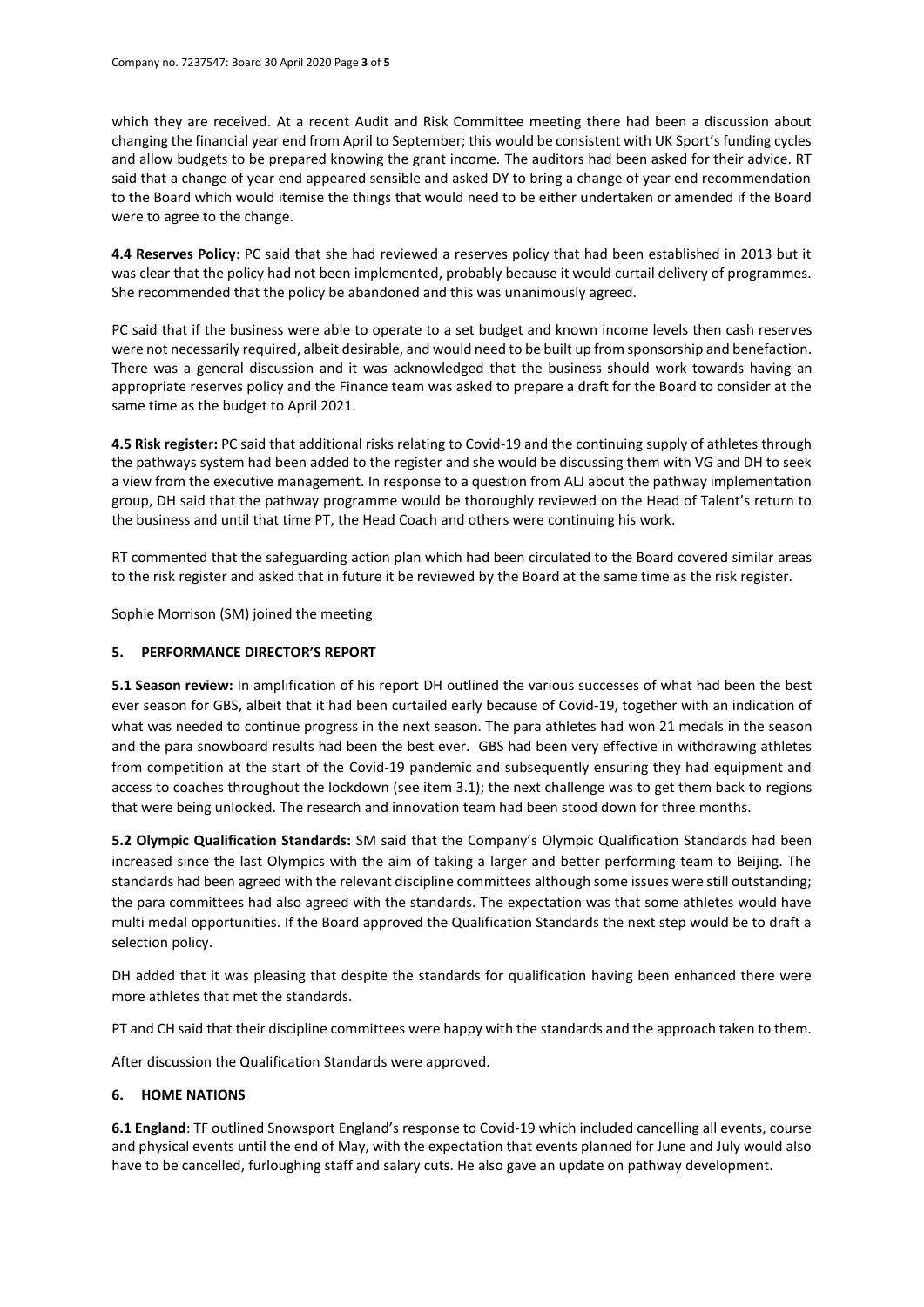**6.2 Scotland**: TW outlined Snowsport Scotland's response to Covid-19 which included preparing a break-even budget that envisaged lower affiliation fee income together with events and programmes being activated after 1 October. TW also gave an update on the work of the Alpine, Park & Pipe and Nordic discipline committees since December. The Snowsport Scotland Facilities plan has been completed and the board are seeking funding to help deliver the plan.

**6.3 Wales:** RK outlined the response of Snowsport Wales to Covid-19 which included cancelling all events and courses up to the end of May with an expectation that events planned for June and July would also be cancelled. A budget and cash flow based upon no activity income until the end of August had been agreed. A snow dome for Wales was being planned.

Bridget Owen (BO) and Lawrence Sonvico (LS) joined the meeting

# **7. SAFEGUARDING**

**7.1 Update**: BO said that PC had agreed to be the Board member who acted as Safeguarding Champion and they had agreed to liaise regularly. A request by BO for an additional £90 to spend on the purchase of licences to enable staff, coaches and volunteers to undertake Educare for Sport's safeguarding training for adults was agreed.

**7.2 Safeguarding Case Management Panel**: BO said that she had agreed a list of potential Panel members with VG.

**7.3 Safeguarding action plan:** RT said that the Board had earlier agreed that the action plan should be reviewed in full twice per annum, each time in conjunction with the risk register.

BO left the meeting

### **8. PROPOSED POLICIES**

**8.1 Officials' Handbook:** after discussion the handbook was approved for issue.

**8.2 Physiotherapy Standards Policy**: after discussion, the policy was approved.

**8.3 Medical Record Keeping Policy**: after discussion, the policy was approved.

**8.4 Physiotherapists' Medication Management Policy**: after discussion, the policy was approved.

**8.5 Physiotherapy Contractors Travelling Overseas: Standard Operating Procedures**: after discussion, the procedures were approved.

SM and LS left the meeting

# **9. RESPONSIBILITIES OF THE SENIOR INDEPENDENT DIRECTOR**

Terms of reference for the Board's Senior Independent Director were approved.

# **10. REPORTS FROM STANDING COMMITTEES**

Reports from the chairs of the Freestyle, Telemark and Nordic discipline committees were noted.

# **11. ANY OTHER BUSINESS**

**11.1 Matters reserved for the Board:** The Board discussed the welfare of the Company's athletes and staff during the meeting with particular reference to any who might be in need of greater support and understood that any issues were being handled in conformity with the Company's policies. The Board also discussed any